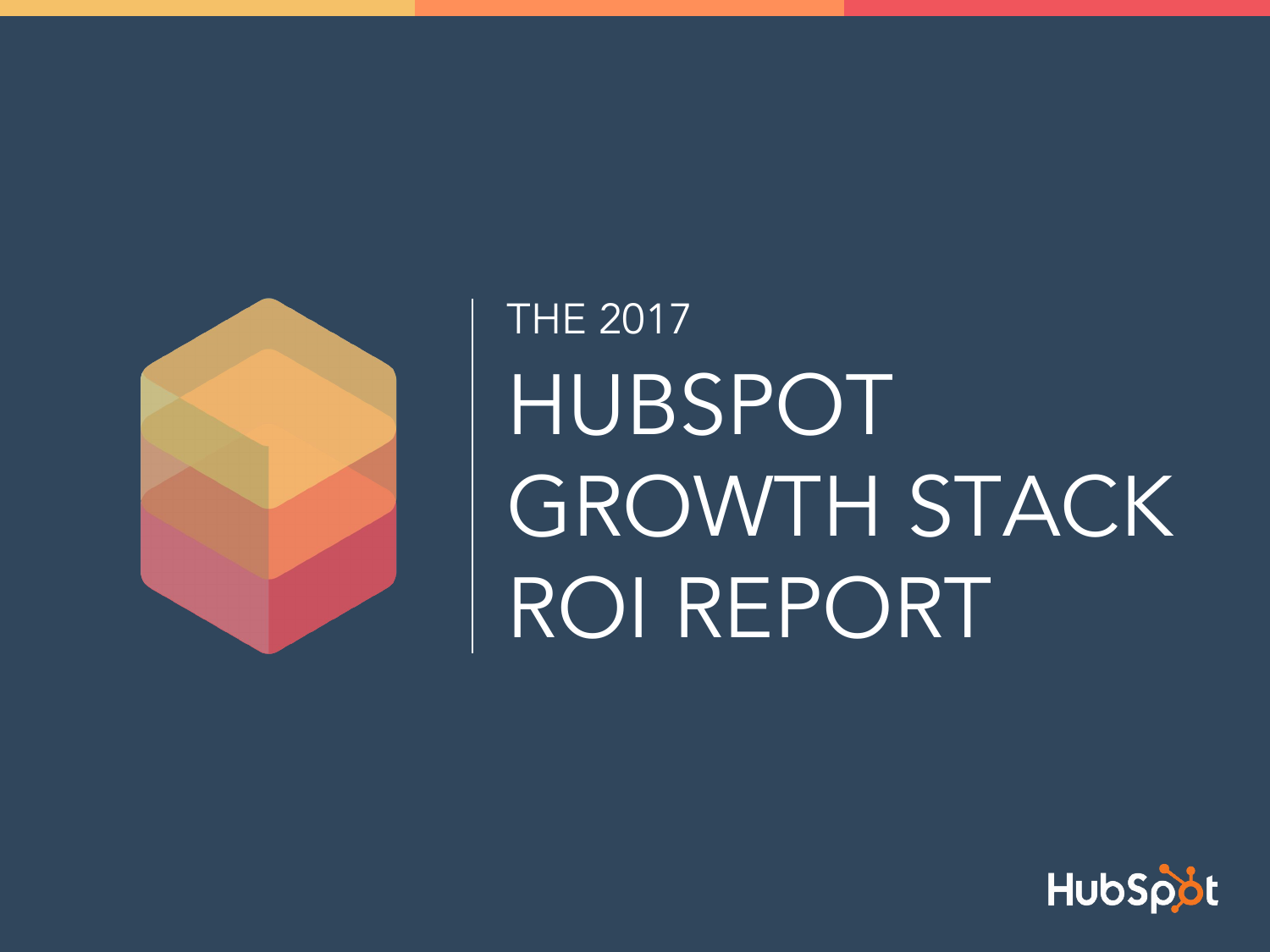### BACKGROUND

Every year, HubSpot takes a look at real customer data and commissions an MIT Sloan student to crunch the numbers. This report captures the return on investment HubSpot customers have experienced from marketing and selling with HubSpot's software.

The analysis comes from customer survey responses and customer web data over a 30-month period for each customer, spanning 2014 to 2016. It is focused on three fundamental pieces of the inbound methodology - attracting strangers to become website visitors, converting website visitors to leads, and closing leads into customers.



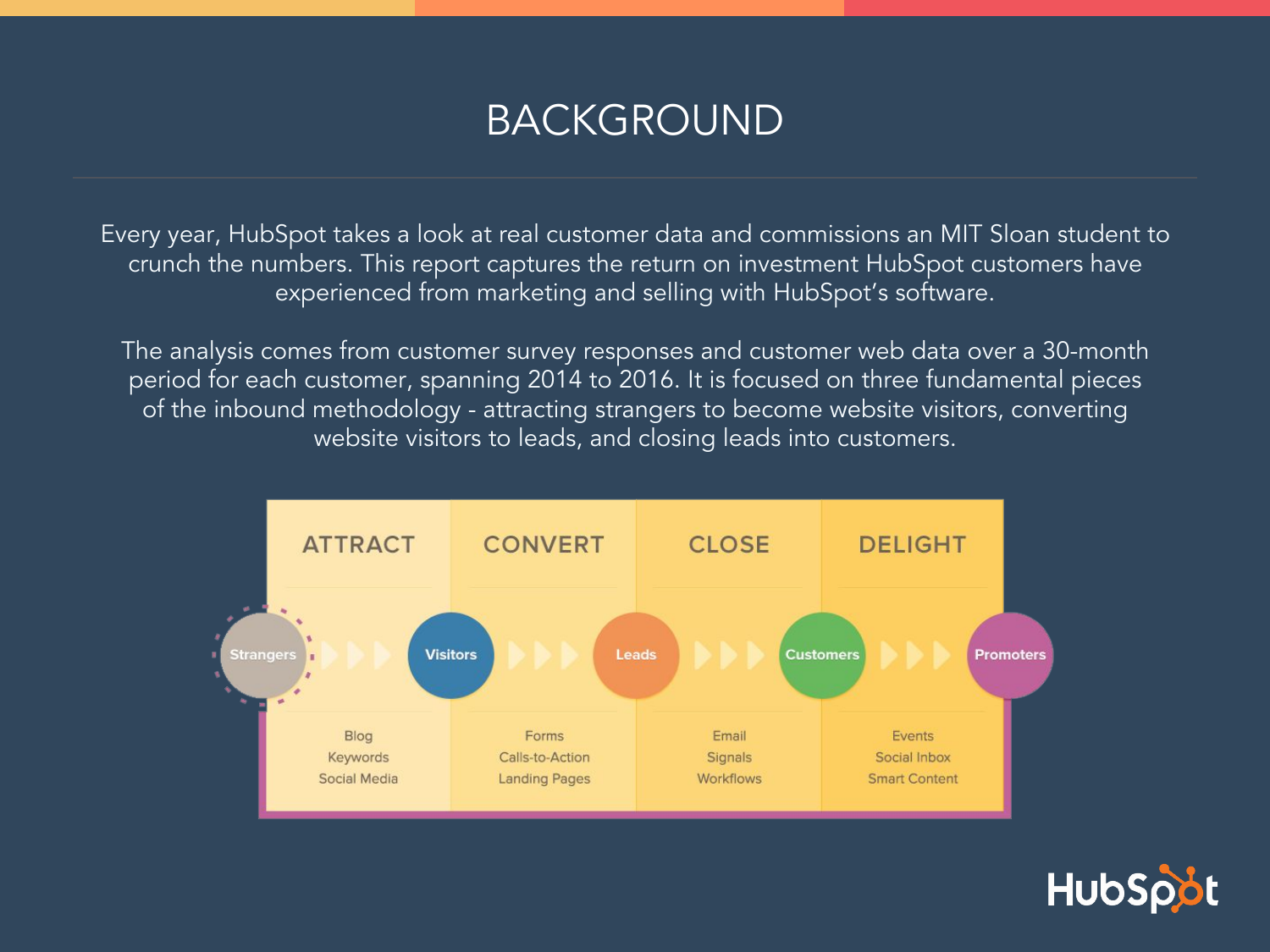### RESULTS

### Our analysis determined the following key takeaways:

- **•** Attracting Site Visitors Customers reached 3.3 times more visitors per month within 1 year.
- Converting Visitors to Leads Customers reached 3.5 times more leads per month within 1 year.

### ● Turning Leads into Customers

79% of customers who responded to the survey saw an increase in sales revenue, 67% within 7 months of using HubSpot. 83% of the customers saw an increase in lead to customer conversion rate.

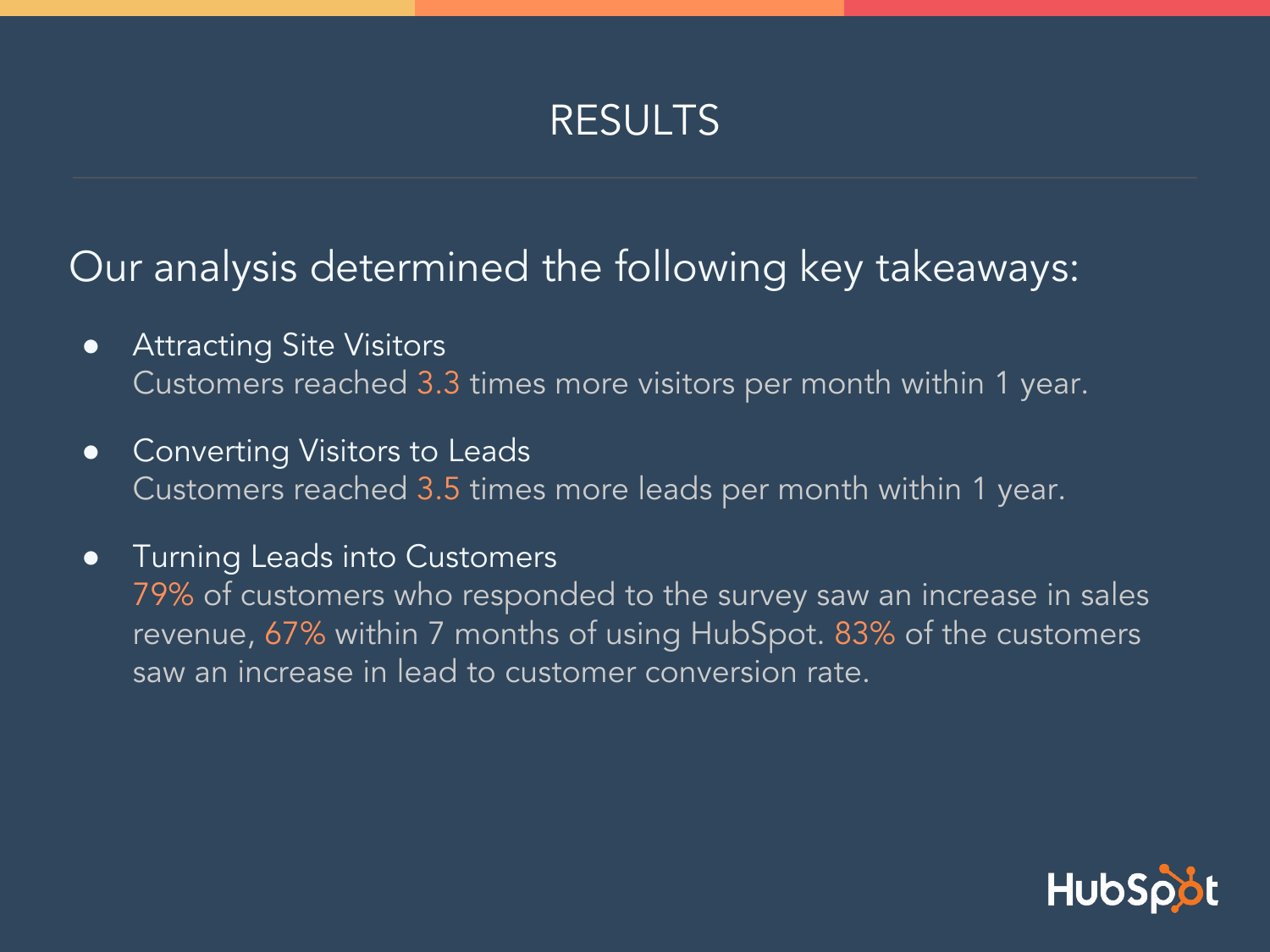### RESULTS

HAPPIER MARKETERS

91%

of growth stack users agreed HubSpot has helped them achieve their growth goals.

HAPPIER SALES REPS

70%

of HubSpot customers have recognized better quality leads with HubSpot.

HAPPIER **CUSTOMERS** 

60%

of customers have seen an increase in their customers' satisfaction.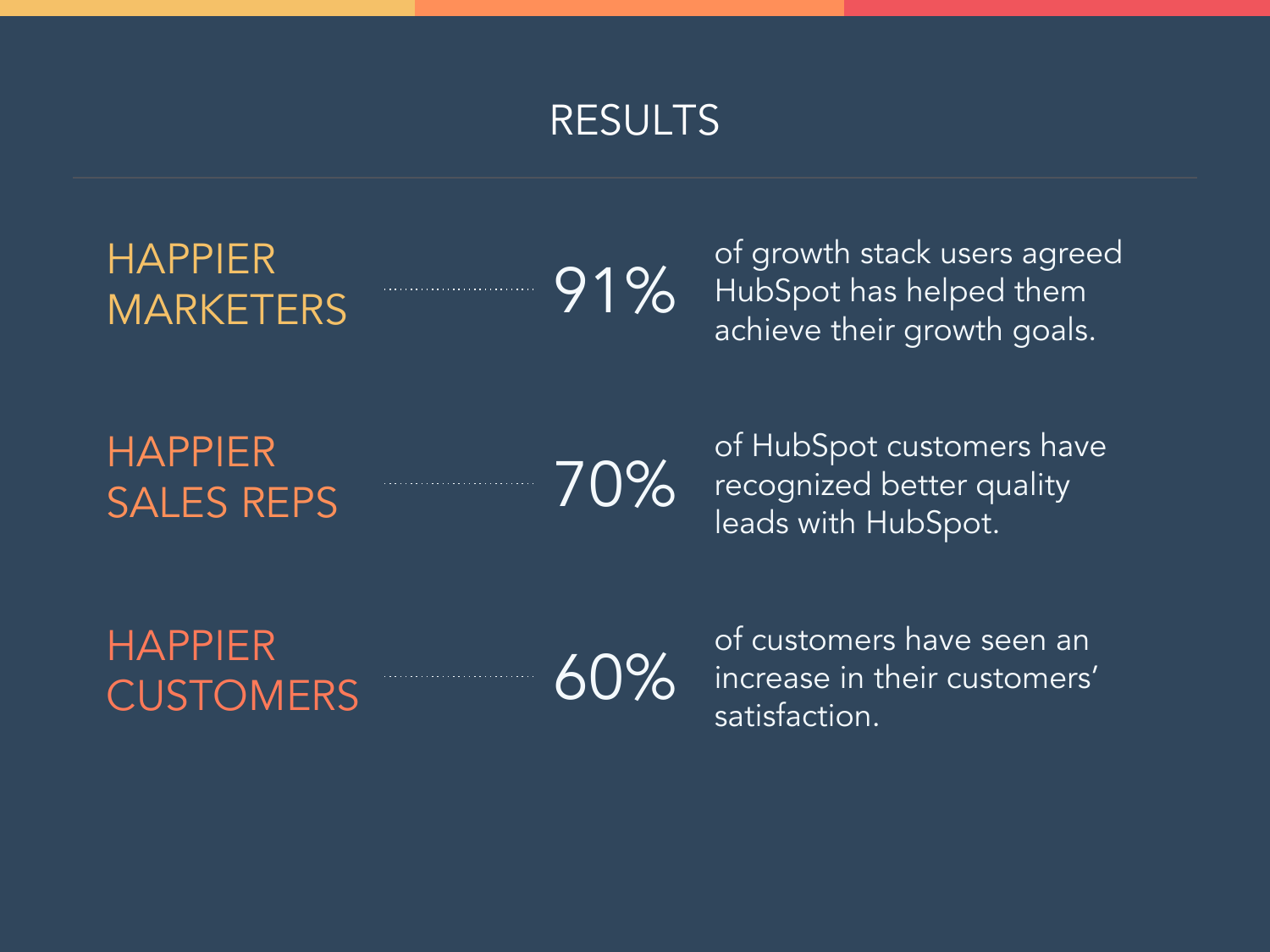HubSpot customers of all sizes saw significant increases in site traffic and lead conversion rates. The following tables break the data down by customer groups.

#### GAINS IN ATTRACTING WEBSITE VISITORS

After active use of HubSpot for...

| <b>Customer Group</b>            | 6 <sub>mo</sub> | 1yr  | <u> 2yr</u> |
|----------------------------------|-----------------|------|-------------|
| All                              | 2.6x            | 3.3x | 3.4x        |
| 11-499 starting visitors         | 2.7x            | 3.2x | 3.4x        |
| 500 to 2,499 starting visitors   | 2.5x            | 3.3x | 3.1x        |
| 2,500 to 9,999 starting visitors | 2.9x            | 3.5x | 3.7x        |
| 10,000+ starting visitors        | 2.6x            | 3.2x | 3.5x        |

#### GAINS IN GENERATING LEADS

After active use of HubSpot for...

| <b>Customer Group</b>         | 6 <sub>mo</sub> | 1yr  | <u> 2yr</u> |
|-------------------------------|-----------------|------|-------------|
| All                           | 1.8x            | 3.5x | 7x          |
| Less than 10 starting leads   | 1.7x            | 3.6x | 6.8x        |
| 10-49 starting leads          | 1.7x            | 3.5x | 7.2x        |
| 50 to 199 starting leads      | 1.9x            | 3.8x | 7.3x        |
| 200 to 999 starting leads     | 1.7x            | 3.5x | 6.5x        |
| 1,000 to 4,999 starting leads | 1.8x            | 3.4x | 7.1x        |
| 5,000+ starting leads         | 1.6x            | 3.4x | 7.5x        |

#### INCREASES IN LEAD TO CUSTOMER RATE AND SALES REVENUE SINCE USING HUBSPOT



This study indicates that customers across various segments see a significant increase in their growth metrics.

HubSpot's products have consistently provided a quick and high return on investment for a large majority of its customers. Find the full ROI report, with more stats and customer testimonials, at www.hubspot.com/roi.

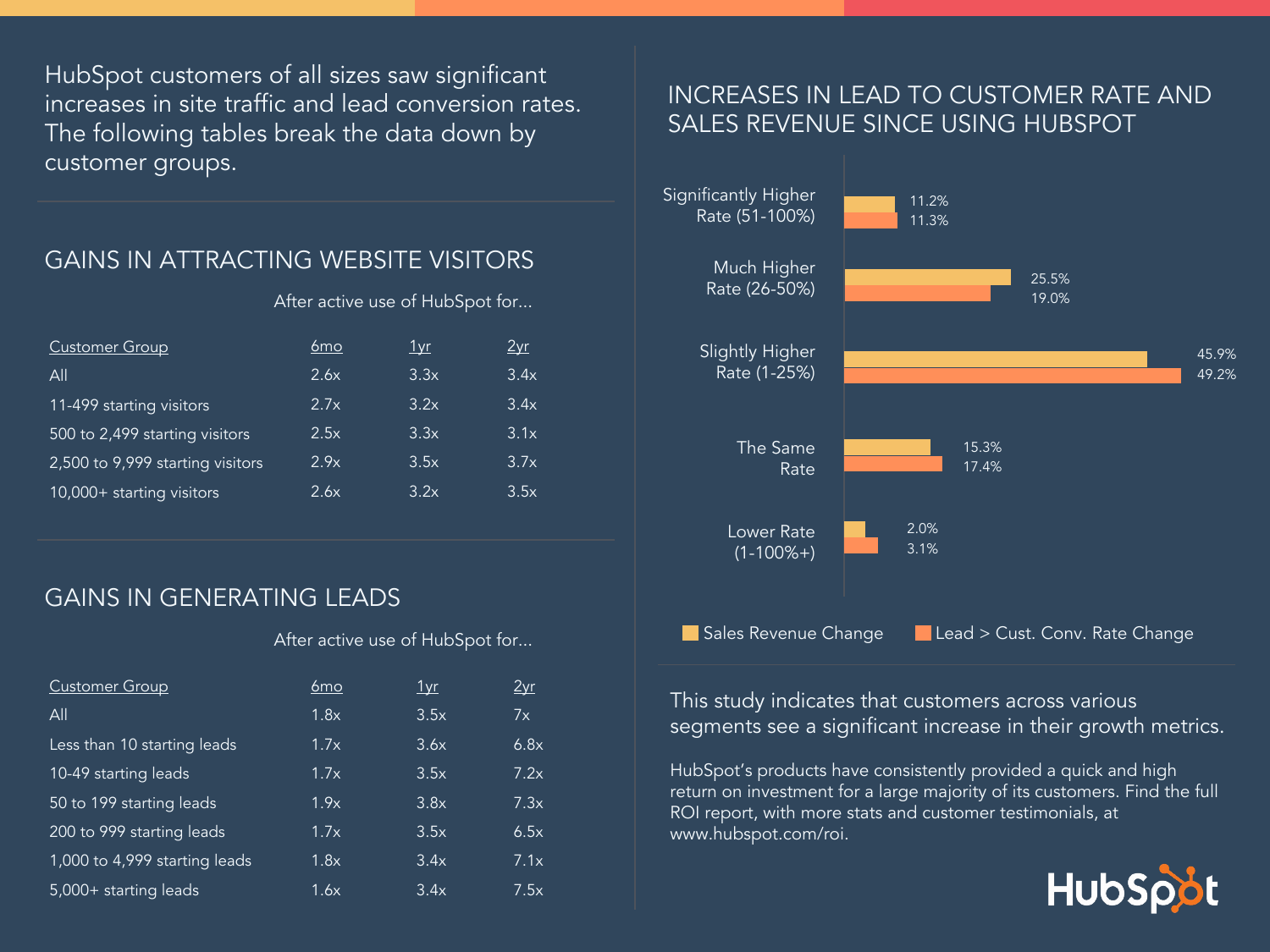### POTENTIAL COST SAVINGS

Another benefit of graduating to the growth stack: cost savings. Making the move to the HubSpot growth stack enables many teams to eliminate other software costs, paid media management fees, and in some cases, reduce operational costs.

- SOCIAL TOOLS
- PPC MANAGEMENT FEES
- WEBSITE & SEO SERVICES

**EMAIL MARKETING TOOLS** 

- CRM COSTS
- SALES PRODUCTIVITY TOOLS

#### Reduced operational costs

An already integrated set of tools typically requires less up-front technical integration work, and less maintenance over time.

#### Overall time savings

An integrated solution like HubSpot can significantly reduce the amount of time spent switching between tools and migrating data between systems.

#### Refinement of spend

With better insight into which efforts and paid campaigns are actually working, many HubSpot customers are able to reduce or refine other costs across their funnel.

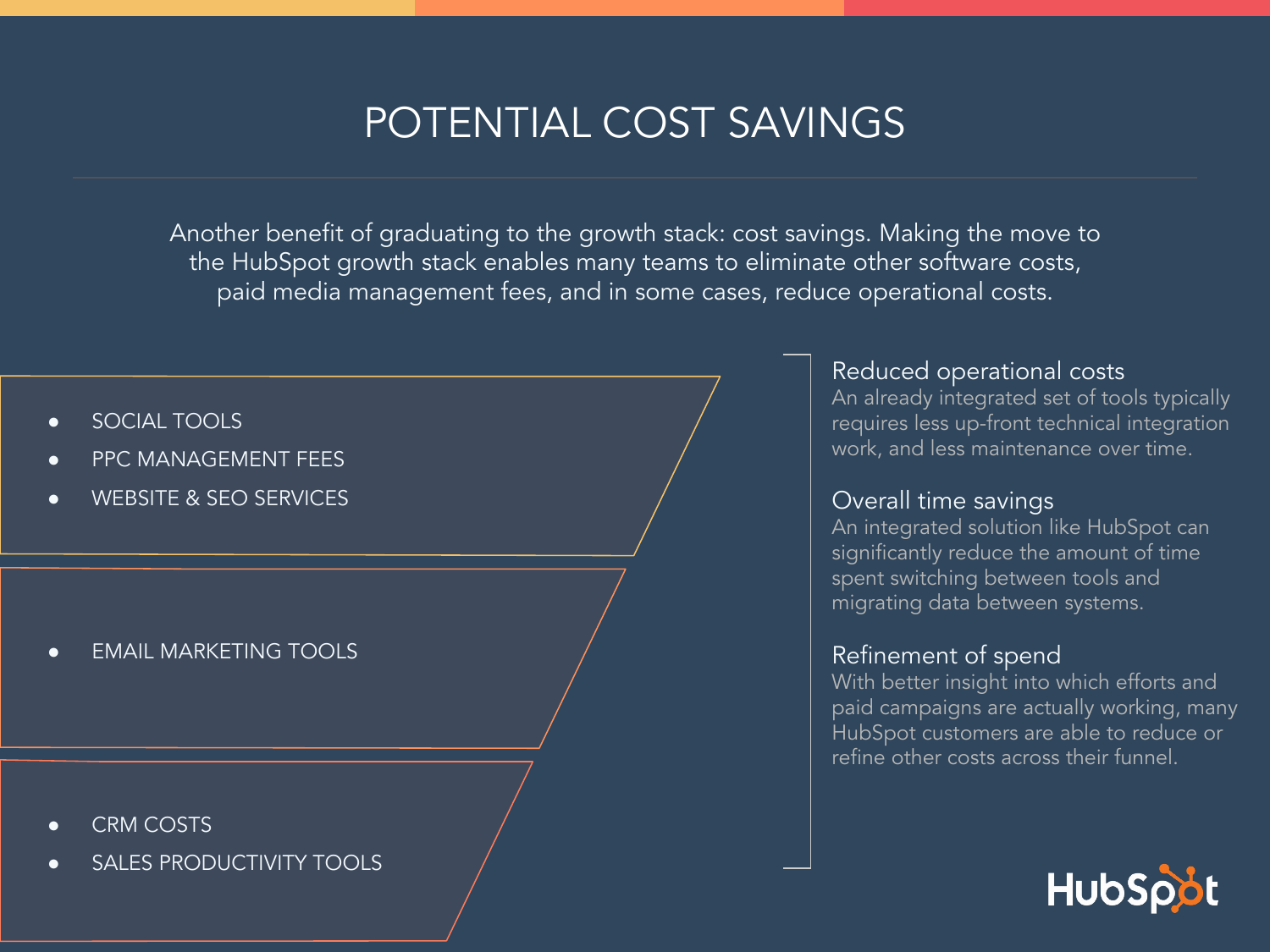### THE HUBSPOT GROWTH STACK

Hubspot offers a full stack of products for marketing, sales, and customer relationship management: powerful alone, and even better when used together.

#### HUBSPOT MARKETING

#### BRING YOUR TEAM, TOOLS, AND DATA TOGETHER, ALL IN ONE PLACE.



#### HUBSPOT SALES

#### SELL IN AN EFFICIENT, MODERN, HUMAN-FRIENDLY WAY.

HubSpot Sales brings useful information about the contacts and companies you with with right to your inbox. Time saving productivity tools help you sell in an efficient, modern way.



#### HUBSPOT CRM

#### THE-EASY-TO USE CRM SYSTEM YOUR SALES TEAM WILL LOVE.

Say goodbye to manual tasks and confusing features. HubSpot CRM is a real, free CRM system that organizes every detail about your contacts and customers in a single place.



HubSpot Marketing is everything you need to increase traffic, convert leads, and prove ROI – backed by a support team that helps you grow.